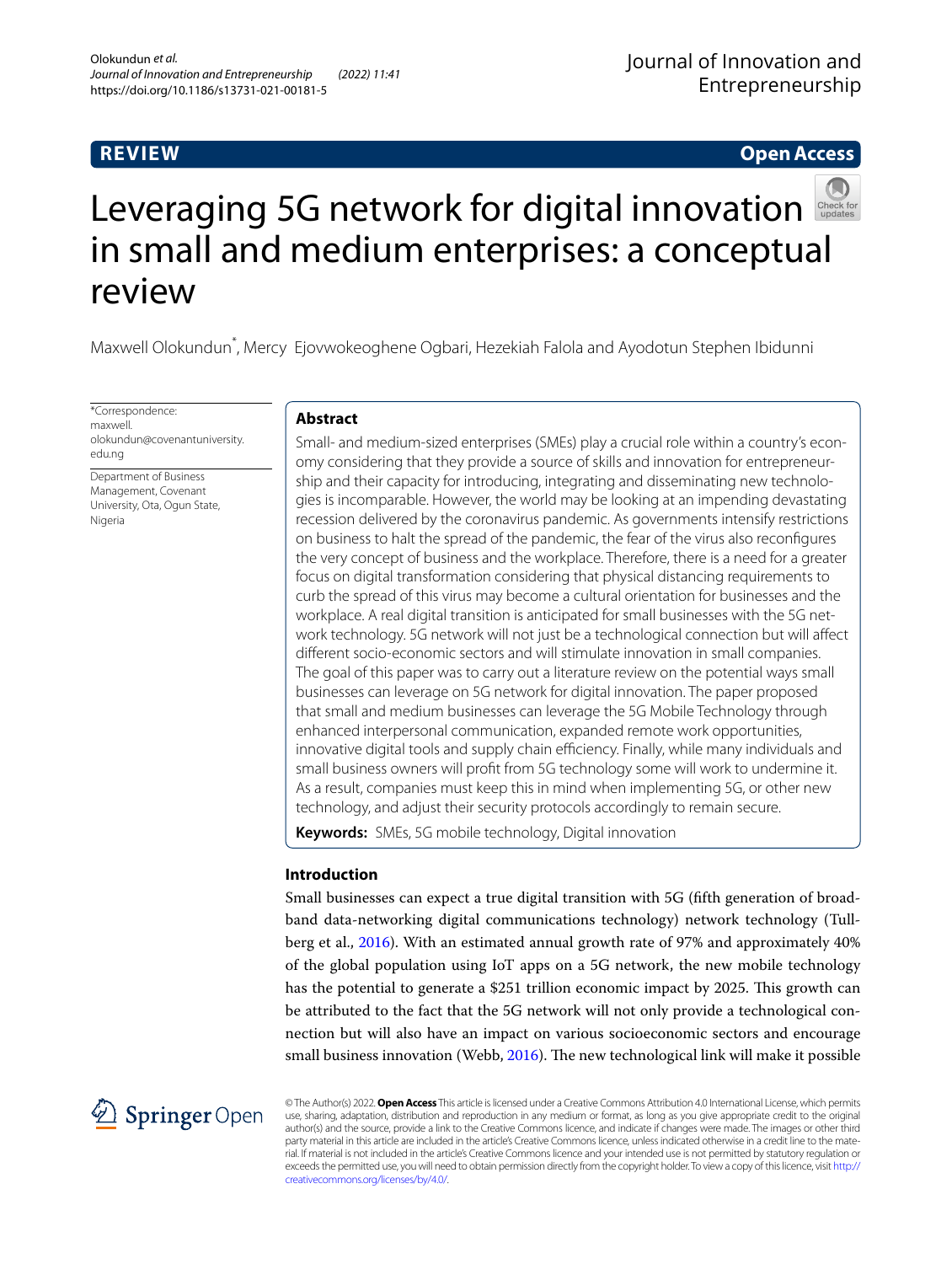to implement well-known initiatives, such as Smart City, Smart Company, and artifcial intelligence in business (Zhu et al., [2016](#page-9-2)). Because of increased data transfer speed and reduced time between signal transmission and reception, the 5G network will redefne the role of connectivity and connections in global society, providing a new foundation for business innovation, particularly in small businesses. The goal of this paper is to conduct a review of the literature on the various ways small businesses can use the 5G network for digital innovation.

### **Methodology**

This is a model paper aimed at developing a theoretical framework for predicting relationships between the implementation of 5G technology and digital innovation in SMEs. The proposed conceptual arguments will describe and explain the process by revealing antecedents, outcomes, and contingencies associated with the focal construct (5G Technology and Business Innovation). Tis paper will typically involve some theorising in which an attempt will be made to construct a network around the focal construct (5G Technology and Digital Innovation in SMEs) by employing a formal analytical approach to examine and detail the causal linkages and mechanisms at work. The goal would be to look into previously unexplored links between the focal construct (5G and Digital Innovation in SMEs). The following is the methodology.

Rationalism is an epistemological position in which reason is regarded as the primary source and test of knowledge, or any viewpoint in which reason is invoked as a source of knowledge or justifcation (Ormerod, [2009\)](#page-9-3). As a result, the philosophy of rationalism is well-suited to this study, which heavily relies on reason as a measure of comprehension. Rationalism is a methodological approach in which the criterion of validity is intellectual and deductive rather than sensory. To that end, the researchers developed a set of prepositions at the start of the study to test the validity of the statements. The researchers employed an analytical research strategy that drew on previously available facts and data. To explain the ideology advanced in relation to the subject matter, the researchers studied and analysed available data and information in the literature. Using this strategy, the researchers searched the literature for critical details and new information to incorporate new ideas into the information being produced. A literature review was used as a research method. According to Onwuegbuzie et al. ([2012](#page-9-4)), conducting a literature review is the same as conducting research, with the information gathered by the reviewer representing the data. An integrative review was conducted to analyse and synthesise the information gathered. The integrative review was used to provide a synthesis of knowledge as well as the study's fndings' applicability to research and practise. Brown [\(2006](#page-8-0)) identifies five criteria for determining the validity of a literature review: intent/purpose, scope, authority, audience, and format. As a result, during the literature review, each of these requirements was considered. Furthermore, the most widely cited academic databases, such as Scopus, Web of Science, and Google/Google scholar, were used for online searches. The dependability of the review process was determined by analysing information with transparency and objectivity while evaluating evidence in the literature (Haddaway et al., [2015\)](#page-8-1). Because no primary data was collected, no formal ethical approval was required for this study. However, ethical standards were upheld by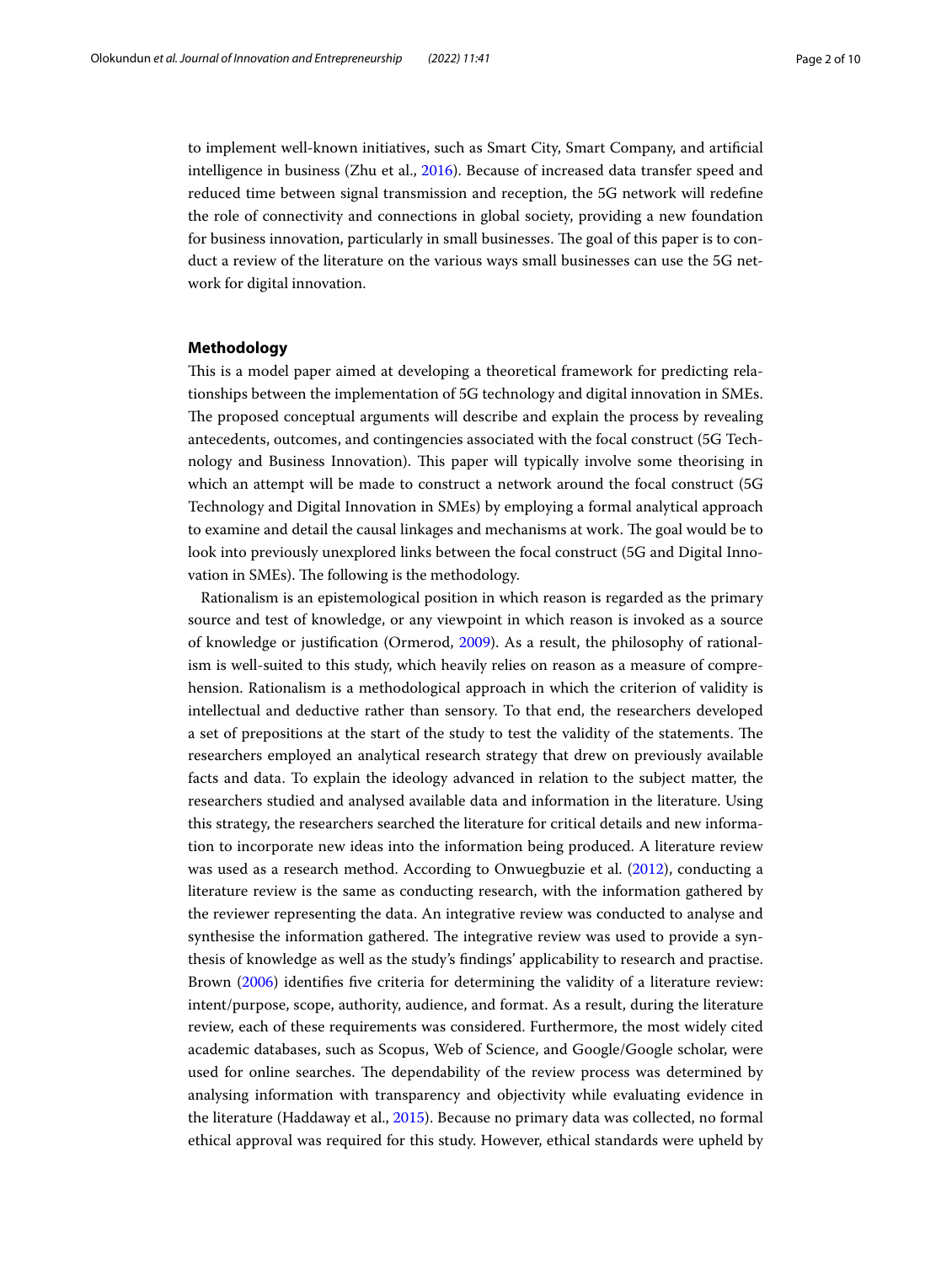acknowledging the source of information, acknowledging the ideas, theories, and conceptualizations of others, and being critical of the studies included in the review.

Therefore, this paper will interrogate the following prepositions.

- 1. 5G Technology will foster development of innovation in communication technologies.
- 2. 5G Technology will facilitate innovations in remote work opportunities.
- 3. 5G Technology will enhance innovations in Supply Chains.
- 4. 5G Technology will actuate the development of innovations in Digital Marketplaces.

# **Conceptual framework**

### **Small and medium enterprises**

Small- and medium-sized businesses (SMEs) or small- and medium-sized businesses (SMBs) have fewer than a certain number of employees. Global organisations, such as the World Bank, the EU, the United Nations, and the World Trade Organization (WTO), use the abbreviation "small and medium-sized business" (Kowo et al., [2019](#page-8-2)). Each country defines small- and medium-sized businesses differently. The country in which the organisation operates determines the size requirements of a SME (European Commission, [2018](#page-8-3)). Several factors infuence a company's size or classifcation as a SME, depending on the country. Such considerations include annual revenue, employee count, business assets, or a combination of these factors (Lemmers, [2014](#page-8-4)). Most SMEs in the world are self-contained enterprises with no fewer than 50 employees. In developing countries, smaller (micro) and informal businesses outnumber larger (formal) businesses. Small- and medium-sized businesses rely heavily on innovation in many economic sectors (Buavait et al., [2019\)](#page-8-5).

### **Digital innovation**

The application of emerging technology to current business issues or processes is referred to as digital innovation. The application of digital technologies to improve services, traditional business models, products, and processes is also known as "digital innovation" (Karimi & Walter, [2015\)](#page-8-6). Smarter devices, better data storage and retrieval, and broader information dissemination are the outcomes of digital innovation (White, [2017](#page-9-5)). Businesses benefit from digital innovation in terms of operational efficiency, quality, and productivity (OECD, [2015\)](#page-9-6). Innovation is driven by technology, and innovation is the path to business success. It's difficult to imagine a company that hasn't benefited from the digital revolution (Muller et al., [2016](#page-9-7)). Unquestionably, technology-driven innovation is today's recipe for business success. Because technology enables business innovation, a business cannot grow without a technological foundation (Obi et al., [2018](#page-9-8)).

# **5G technology**

5G refers to the ffth generation of broadband data-networking digital communications technology. It is essentially an upgrade to the more popular 4G (fourth generation of broadband data-networking digital communications technology) and aims to improve connectivity not only between individuals but also between computers, objects, and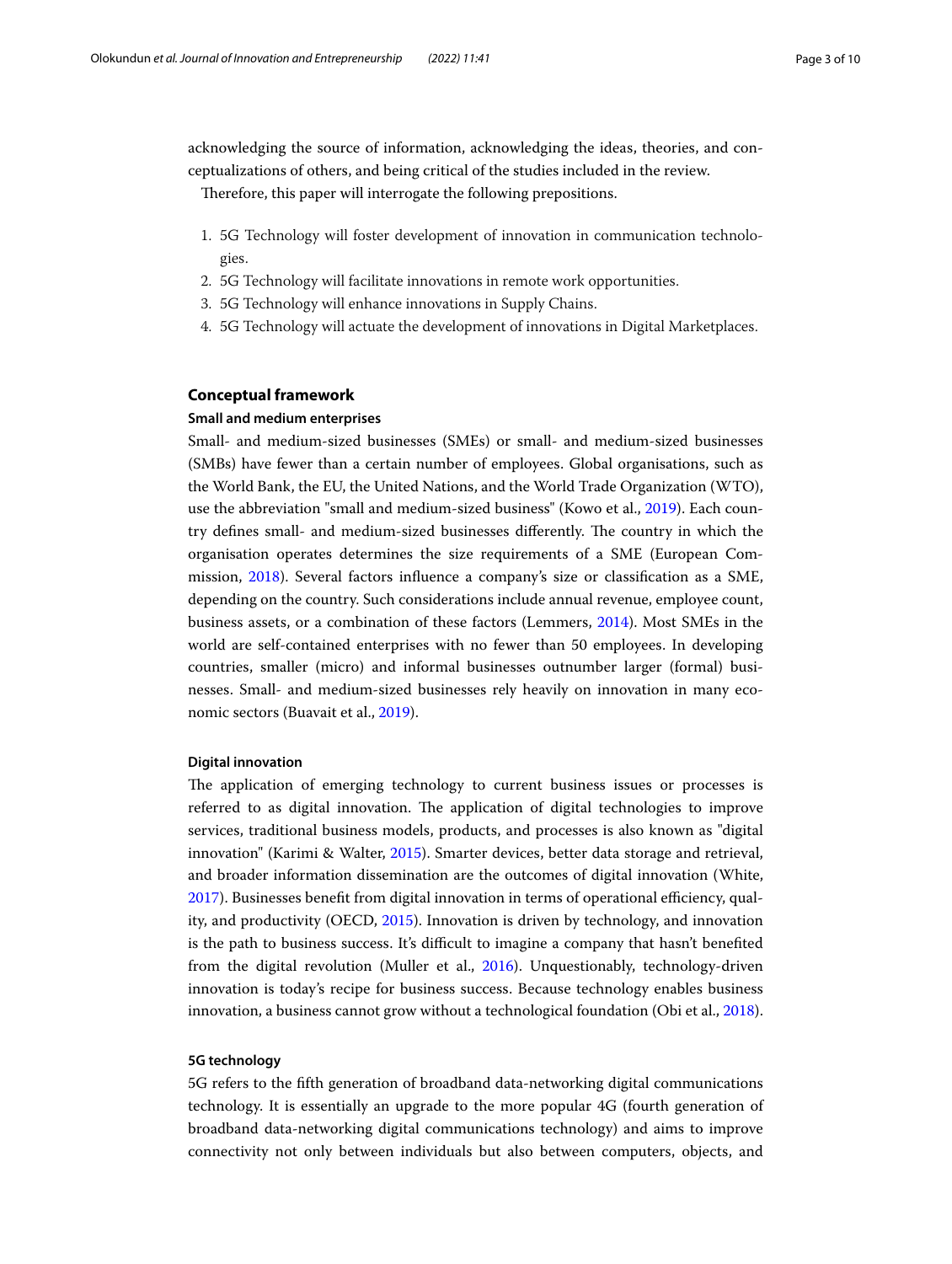apps ([5G](#page-7-0)–PPP, [2016\)](#page-7-0). Generation is represented by the letter "G," which is commonly associated with cellular networks. 5G is expected to signifcantly increase mobile network capacity over 4G and previous iterations, allowing more users to connect to the network than ever before (Kliks et al., [2018](#page-8-7)). The new 4G standard is 500 times faster than 3G (the third generation of broadband data-networking digital communications technology) and enables more sophisticated activities, such as video sharing and video conferencing (Lemstra,  $2018$ ). The most significant difference between 5G and previous iterations is the increased efficiency and decreased latency, which is the time between a device transmitting information and a receiver accessing it (Rendón Schneir et al., [2018](#page-9-9)).

### **Synthesis with concepts**

### **Role of SMEs in an economy**

In many countries, small- and medium-sized businesses account for more than 99% of all businesses (SMEs). They generate significant value-added investments and employment while also benefting local economies (Iorun, [2014](#page-8-9)). Small- and medium-sized enterprises (SMEs), which have much lower investment costs than large corporations, help to alleviate poverty by creating long-term job opportunities in local communities and raising living standards (Osuagu, [2016\)](#page-9-10). Small- and medium-sized businesses create more jobs than larger corporations. In a market economy, the private sector, particularly small- and medium-sized enterprises (SMEs), provides more long-term employment opportunities for transition economies (Wymenga, et al., [2013](#page-9-11)). Small- and mediumsized business assistance can assist large enterprises in reorganising by streamlining manufacturing processes as separate sold-off units with no direct connection to the primary operation (USITC, [2014\)](#page-9-12). By providing complementary services, they manage the volatility of a global economy while controlling the hegemony of big business. Because of their adaptability and creativity, they raise the level of skills through inter-enterprise collaboration. As a result, SMEs should beneft signifcantly from developing skilled labour industries and expanding a well-equipped service sector capable of increasing GDP (Eniola, [2013\)](#page-8-10). In general, a growing SME sector can increase societal and economic fexibility while also encouraging business innovation.

### **Innovation and growth of SMEs**

Innovation refers to the process of creating a new or improved product. Business innovation includes the development of new processes, procedures, or products that can result in signifcant improvements in business (Walobwa et al., [2013](#page-9-13)). In the end, a company will be revitalised, new value will be created, and growth and productivity will be enhanced. To thrive, a company must constantly innovate and develop. Opening new sales channels, leveraging existing networks, and ultimately generating higher profts are all part of successful business innovation. This should give businesses a competitive advantage. Technology has become a key driver of business strategy and innovation in almost every industry. Organizations must fnd ways to efectively innovate while utilising and improving existing tools and best practises (Muller, et al., [2015\)](#page-9-14). In today's modern world, success necessitates innovative, forward-thinking approaches that embrace technology while also addressing the need to change traditional business practises.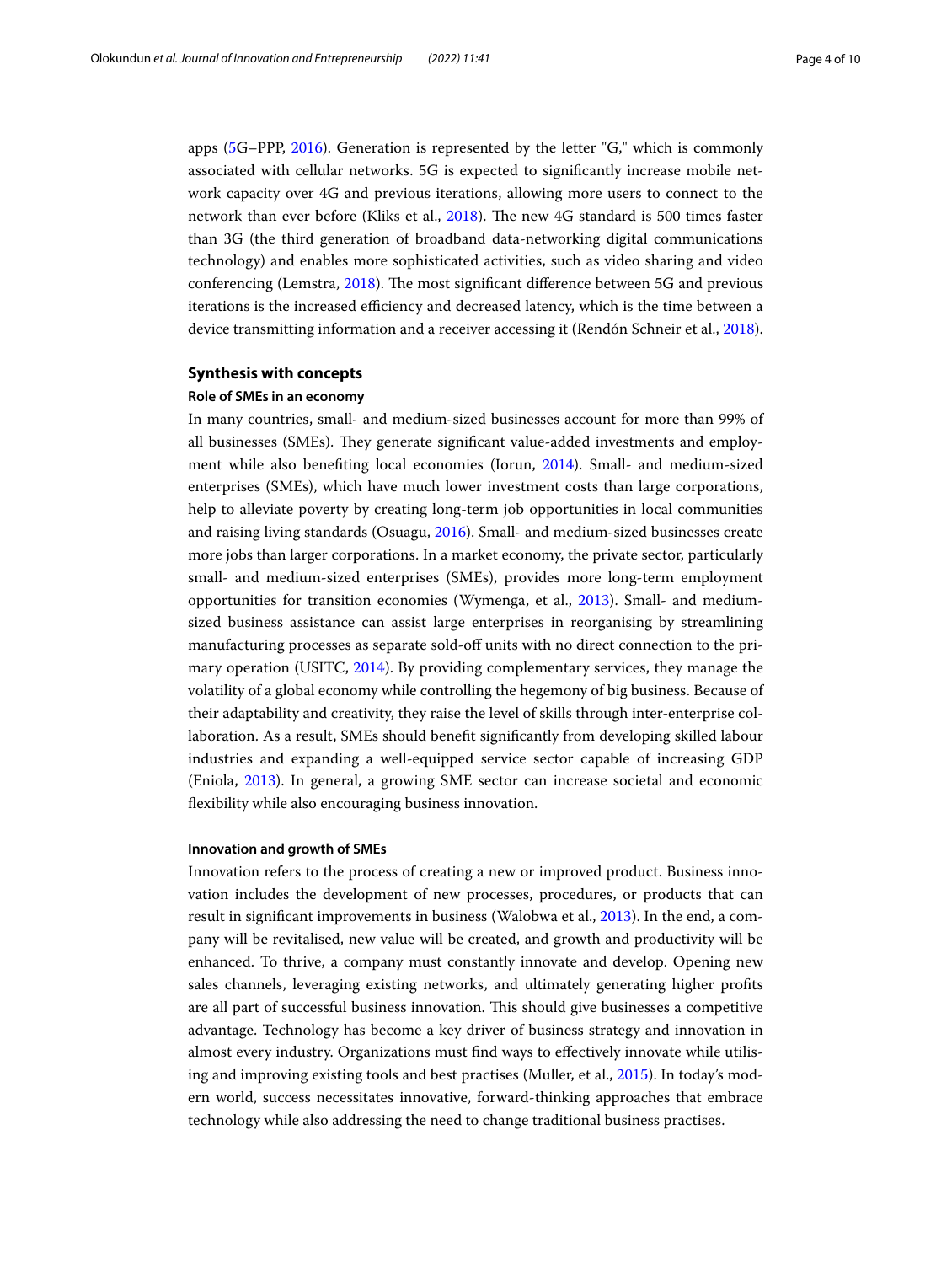### **Digital innovation and SMEs**

Digital innovation contributes to the creation of tools that businesses can use to solve complex problems. Data collection and analysis for scalability are made possible by improved hardware and smarter software (Andrews et al., [2018\)](#page-8-11). This can be accomplished by having teams participate in video conferences, gauging public opinion on social media and business forums, and soliciting customer feedback via online surveys (Ezell, [2016\)](#page-8-12). Digital innovation has transformed marketing; using online advertisement strategies is far more efective than traditional ads in identifying target audiences, discovering their needs, and developing a marketing plan to persuade them to buy (Hossain & Lassen, [2017](#page-8-13)). Customer service has improved because of digital innovation in a variety of channels, such as phone calls, emails, social media sites, webinars, and similar sites (Collin et al., [2015\)](#page-8-14). Technology is becoming increasingly important in industry as the world of business moves towards it, making the distinction between the two nearly impossible (Internet Retailing, [2015\)](#page-8-15). Because digital innovation creates businesses and technology paves the way, continued use of technology is required for innovation (Moreira et al., [2018\)](#page-8-16).

# **Results and discussion**

# **Preposition 1: 5G technology will foster development of innovation in communication technologies**

Clear and efective communication is critical for fostering a community that encour-ages business innovation. This is consistent with the assertion of Park et al. ([2015](#page-9-15)) that communication, including active listening, is more important than ever in our modern age, and that with the rate of change increasing rapidly, technological progress and the transformation of entire industries with unpredictable business models are possible (Schallmo et al., [2018\)](#page-9-16). Simply put, most people prefer to respond to questions rather than understand them. This also supports the viewpoint of Schneir et al.  $(2018)$  $(2018)$  $(2018)$ , who argue that for digitization to thrive and develop collective strategies with start-ups, investors, and clients all over the world, active ecosystem listening is required. With the introduction of a 5G mobile network, subscribers and downstream providers would have access to devices capable of transmitting and receiving data in real time. Hitch-free calls, as well as higher quality video meetings and access to non-latent chat apps, will become the norm (Lemstra, [2018\)](#page-8-8). This is supported by Kliks et al. ([2018](#page-8-7)), who demonstrate that using a wireless router (Wi-Fi), networking-related activities, such as internet transfers and cloud-based file sharing, can become simpler and more efficient, allowing businesses to increase productivity.

### **Preposition 2: 5G technology will facilitate innovations in remote work opportunities**

Remote work is a work style that allows professionals to work outside of the confnes of a traditional business setting (Bloom, [2014\)](#page-8-17). According to Friedman ([2014](#page-8-18)), remotely working employees or company owners can conduct tasks and achieve their goals from anywhere rather than commuting to an office every day from a specific desk. Business innovation does not take place only in the boardroom, where one or two voices dominate conversations and the others are sometimes deafeningly silent. Grant et al. ([2013](#page-8-19)) bolstered this notion, arguing that allowing remote working communicates to employees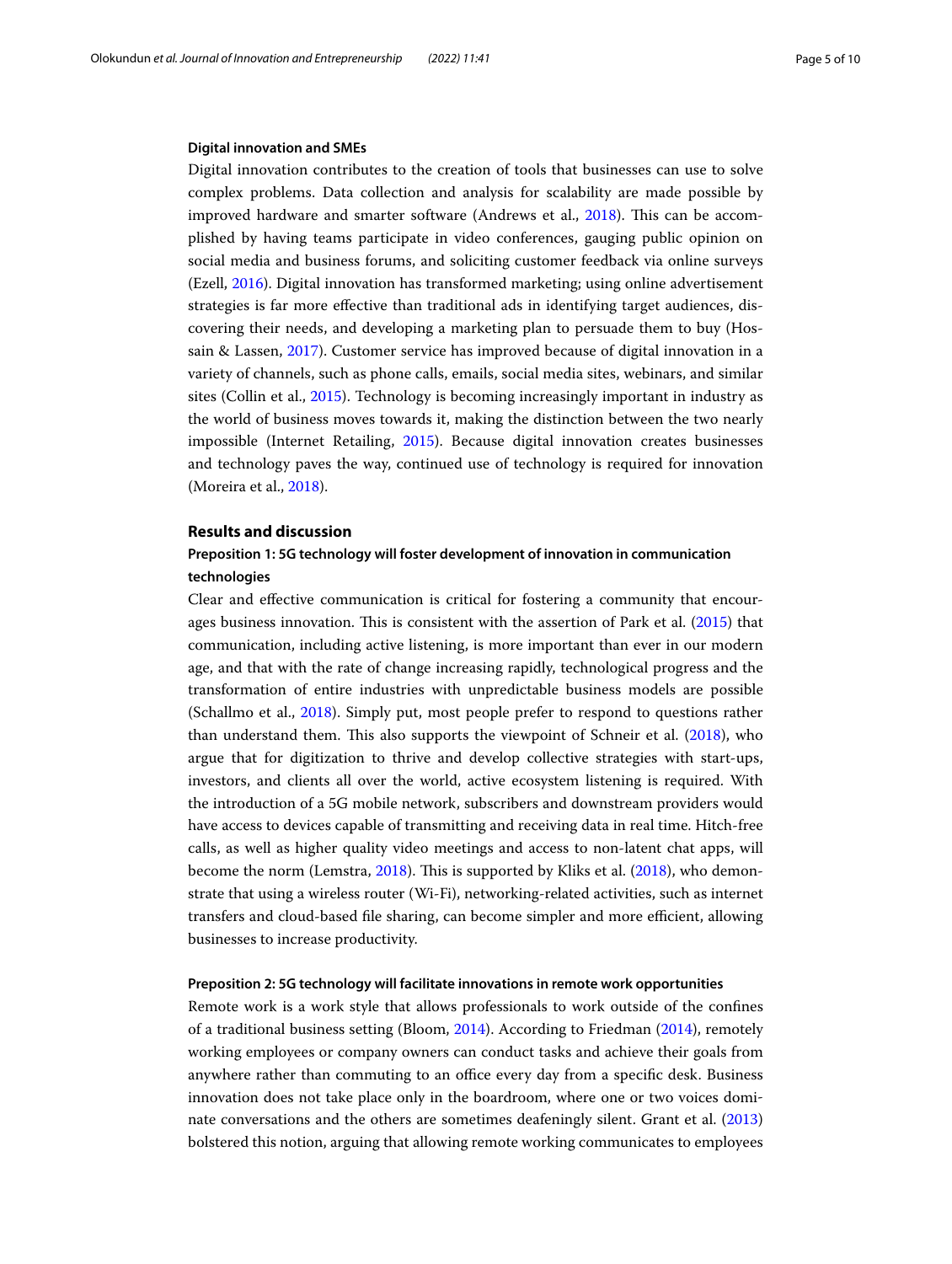and teams the trust and confidence that has been placed in them to do their jobs efficiently. Remote work has become a collaborative practise for many businesses, but it presents unique challenges to the use of remote working techniques by organisations (Groysberg & Abrahams,  $2014$ ). Most businesses struggle with maintaining team cohesion and addressing challenges for separated team members when working with remote teams. While remote work provides companies with agility, better scheduling, and lower staf turnover, it can also make it difcult for teams to communicate, collaborate, and interact, according to Harker and MacDonnell [\(2012\)](#page-8-21). As a result of the introduction of 5G, even more work tasks can now be completed remotely. Tis is due to the strength of connectivity, high speed, and frequency of data transfers, which will allow a variety of highly skilled workers to function from any venue or workplace, resulting in an increase in remote work opportunities (Kortis, 2017).

### **Preposition 3: 5G technology will enhance innovations in Supply Chains**

According to Bódogh [\(2014\)](#page-8-22), the Google Cloud Platform and Digital Marketplaces are thriving today because of artifcial intelligence and machine learning innovation. Similarly, Alhlou et al. [\(2016\)](#page-8-23) stated that digital markets are online outlets for the sale of a variety of goods that can sell a variety of items or specialise in a product category. These technologies are used to create dependable virtual trading platforms and ecosystems that buyers and sellers rely on in their digital markets daily for a variety of tasks. As a result, according to Brave Software ([2018\)](#page-8-24), mobile and digital tools play an important role in business innovation, and efective businesses use technology to create digital workplaces to improve company cohesion. With the advent of smartphones, digital services, and marketplaces, such as Apple Store, Google Store, and other digital distribu-tion channels, changed almost overnight (Clifton, [2015](#page-8-25)). These innovations were based on the development of the technology platform frst, followed by an examination of the use cases. In contrast, 5G already has a potentially infnite number of use and interaction cases. 5G has the potential to catalyse, encourage, and create a slew of new IoT business cases, and businesses and the industry must be able to capitalise on that commitment (Damian, [2014\)](#page-8-26). 5G would promote the creation of digital networks or marketplaces that connect consumers with providers of goods and services, thereby simplifying business. 5G will also increase the availability of infrastructure platforms that support electronic marketplaces and encourage digital business models (Heggde & Shainesh, [2018\)](#page-8-27).

# **Preposition 4: 5G technology will actuate the development of innovations in digital marketplaces**

Supply chain innovation, according to Kern and Wolf ([2019](#page-8-28)), is defned as improvements to the operation of supply chains in general, and specifcally, the fow of products, information, work, and funds across supply chain systems. The supply chain, according to Ageron et al. ([2013](#page-8-29)), is the backbone of a company and is versatile in supporting so many components of a business. However, supply chains are vulnerable in a variety of ways due to unneeded change, strain, and failure, with far-reaching consequences throughout the enterprise (Abdelkafi & Pero, [2018\)](#page-7-1). The 5G network infrastructure promises shorter latency times and greater coverage, increasing the use of smart devices and, as a result, operational efficiencies and business digitisation (APICS, [2018](#page-8-30).). 5G will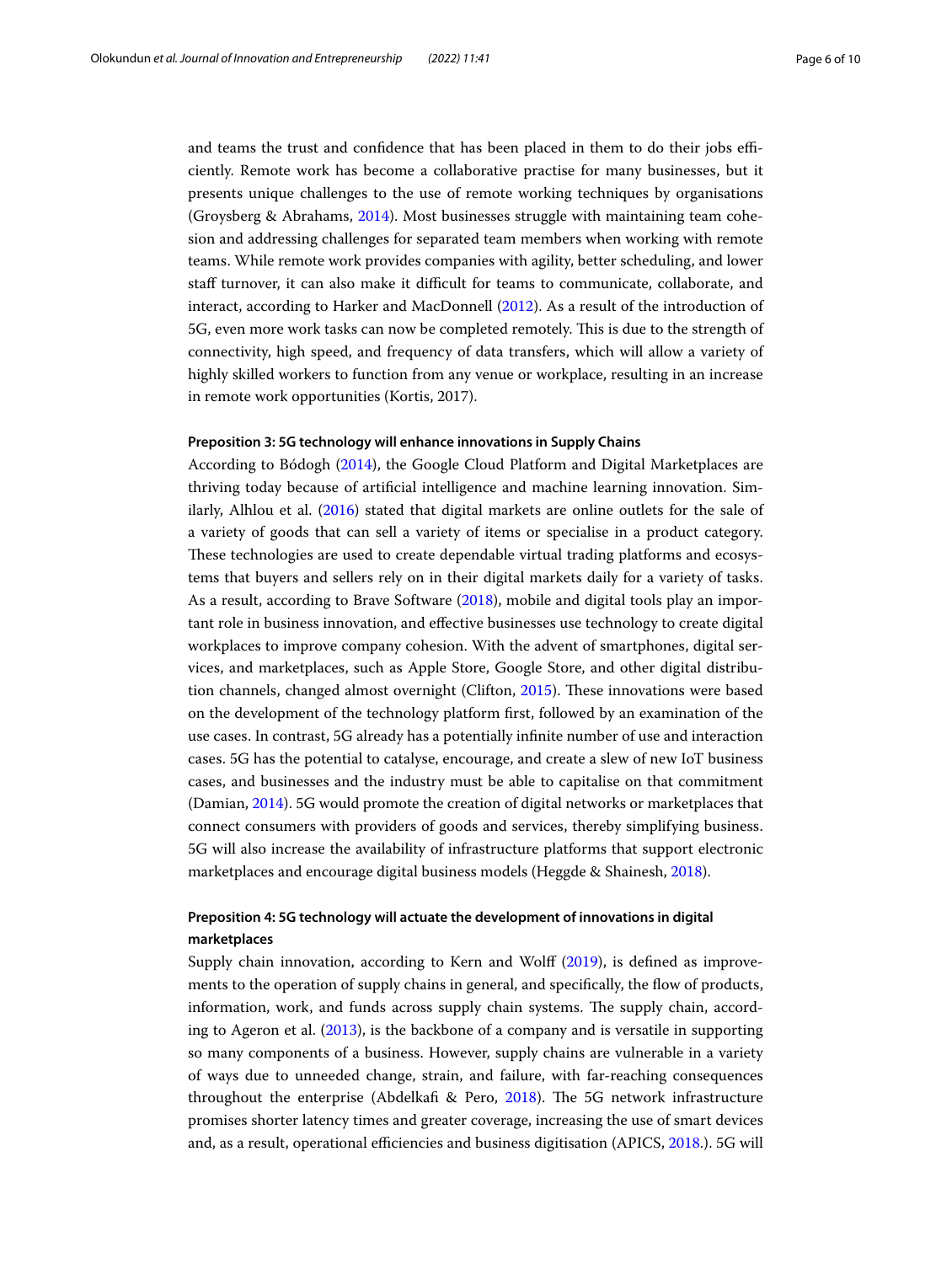pave the way for low-cost sensors to track a product from the manufacturing line to the warehouse and finally to the customer (Arlbjrn & Paulraj, [2013\)](#page-8-31). The position and condition of the goods can be monitored in real time, giving businesses a clear picture of their stock, supply chain, and sales, as well as mitigating risks. These data will be analysed to provide incredible insights into how to further streamline operations (Arnold et al., [2016](#page-8-32)). Delivery vehicles will be able to respond to real-time data from a 5G network much more quickly than they can now, making deliveries safer and more efficient (Blos-sey et al., [2019](#page-8-33)). Smart transport systems will be able to operate in a secure and efficient port environment with higher bandwidth connections (Büyüközkan & Göçer, [2018](#page-8-34)). Warehouses must scale up and meet smart, efficient, and automated warehouse standards as e-commerce grows, due to increased demand for quick responses and the need to manage a greater number of stocks keeping units (SKUs) with fewer errors. Over the next decade, the preference for digital transformation is expected to rise, resulting in fundamental changes to warehouse operations (Crupi et al., [2020\)](#page-8-35). As a result, the adoption of warehouse interruptive digitalization will reach a tipping point (Schmidt et al., [2015](#page-9-17)). Businesses that have already digitised their supply chains will have a better chance of benefting from 5G technology (Stevens & Johnson, [2016\)](#page-9-18).

### **Implications and contributions to research and practice**

This paper makes a significant contribution to research and practise. In terms of research, the theoretical arguments presented in this paper advance a framework based on the notion that 5G technology holds promise for business innovation, especially for small businesses. Our study, as a theoretical paper, raises several avenues for future research, both in terms of theory development and concept validation. More research is needed to fne-tune and expand on the proposed framework. To begin, while we have generated a few useful conceptual linkages with an emphasis on the proclivity of 5G technology to foster digital innovation, particularly among SMEs, this study could be expanded to seek statistical generalizability rather than analytical generalizability, as is the approach of this article. Second, our fndings encourage further research into the potential drawbacks of 5G technology. For example, issues involving health risks and new security issues will necessitate additional research in terms of both component elements and dynamics. This study's theoretical arguments could be used to generate several hypotheses for further empirical testing using quantitative research methods.

In practise, the promise of 5G technology's strength of connectivity, high speed, and frequency of data transfers will allow a wide range of highly skilled workers to work from any location or workplace. Similarly, 5G Technology will expand the availability of infrastructure platforms that support electronic marketplaces and promote digital business models. It is also worth noting that supply chains in businesses that have already adopted digitisation stand a better chance of benefting from 5G technology. Every business, regardless of size or industry, should think about how 5G technology can help them and their customers. However, the features that make 5G so appealing pose new challenges to cyber security. A broader source of concern is that as more devices connect to the network and transmit data through it, new vulnerabilities emerge. Given the prevalence of cloud computing, 5G raises new security concerns. The most effective way to reduce 5G network risk factors is thought to be a zero-trust protection model. Security is based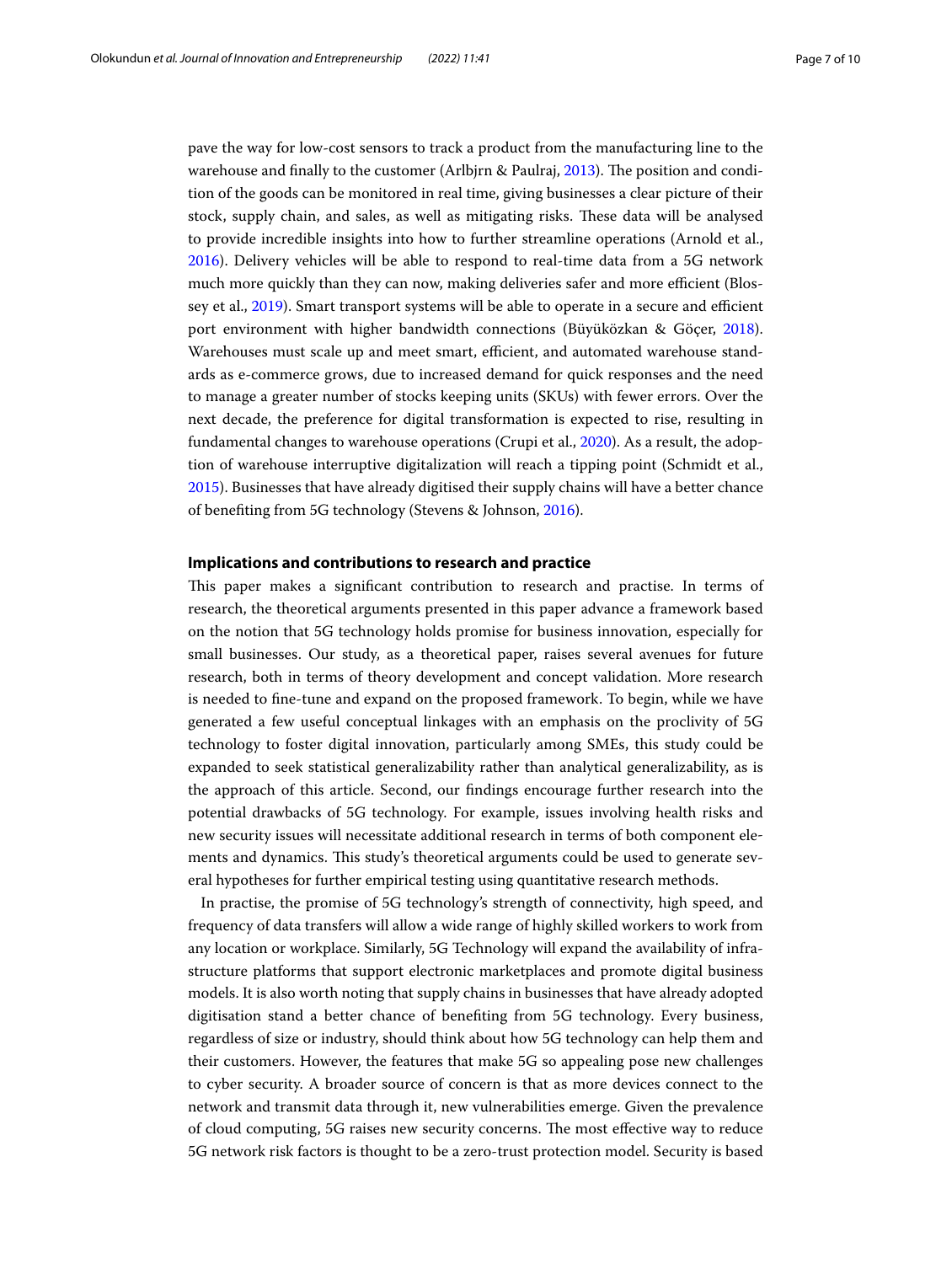on data verifcation, validation, and authentication for each access request on a zerotrust basis. While many people will work to maximise the benefts of 5G, others will work to weaken it. Businesses must keep this in mind when implementing 5G or any new technology and align their security policies to stay safe.

### **Conclusion**

The goal of this article was to establish a link between 5G technology and digital innovation, particularly in SMEs. The article began by establishing the context of the paper by summarising current knowledge and background information on the subject. Tis was accomplished by stating the purpose of the paper, the research question/problem, briefy explaining the methodological approach, and emphasising the study's potential outcomes. Conceptual framework and synthesis were created to demonstrate the key relationships between the focal constructs (5G technology and digital innovation). Tis was done to aid comprehension of the conceptual framework. This paper contends that the implementation of 5G technology creates a platform for digital innovation in SMEs' communication, remote working, supply chains, and marketing activities. This can simplify and improve the efficiency of work processes and operations within SMEs, resulting in increased productivity. 5G technology will create enormous opportunities for new revenue streams and will serve as the foundation for business innovation and development on a scale that companies in almost every industry have yet to fully explore.

#### **Abbreviations**

SMEs: Small and Medium Scale Enterprises; 5G: The ffth generation of broadband data-networking digital communications technology; 4G: The fourth generation of broadband data-networking digital communications technology; 3G: The third generation of broadband data-networking digital communications technology.

#### **Acknowledgements**

The authors would like to state that Covenant University funded this work.

#### **Authors' contributions**

MO: Conceptualization and Write up. MO: Proof reading and editing. HF: Methodology and Referencing. SI: Conceptualisation and article processing. All authors read and approved the fnalmanuscript.

### **Funding**

This paper was fully funded.

### **Availability of data and materials**

Data sharing is not applicable.

### **Declarations**

#### **Ethics approval and consent for publication**

This study did not involve any primary data however, consent was gotten from the Covenant University Center for Research Innovation and Development for the publication of this article.

#### **Competing interests**

The authors declare that they do not have any conficts of interest to declare.

### Received: 27 January 2021 Accepted: 15 September 2021 Published online: 26 May 2022

#### **References**

- <span id="page-7-0"></span>5G–PPP. (2016). 5G empowering vertical industries, White paper, 5G Infrastructure Public Private Partnership, European Commission. Retrieved December 9, from, 2017 [https://5g-ppp.eu/wp-content/uploads/2016/02/BROCHURE\\_](https://5g-ppp.eu/wp-content/uploads/2016/02/BROCHURE_5PPP_BAT2_PL.pdf) [5PPP\\_BAT2\\_PL.pdf](https://5g-ppp.eu/wp-content/uploads/2016/02/BROCHURE_5PPP_BAT2_PL.pdf)
- <span id="page-7-1"></span>Abdelkaf, N., & Pero, M. (2018). Supply chain innovation-driven business models: Exploratory analysis and implications for management. *Business Process Management Journal, 24*(2), 589–608. <https://doi.org/10.1108/BPMJ-05-2016-0109>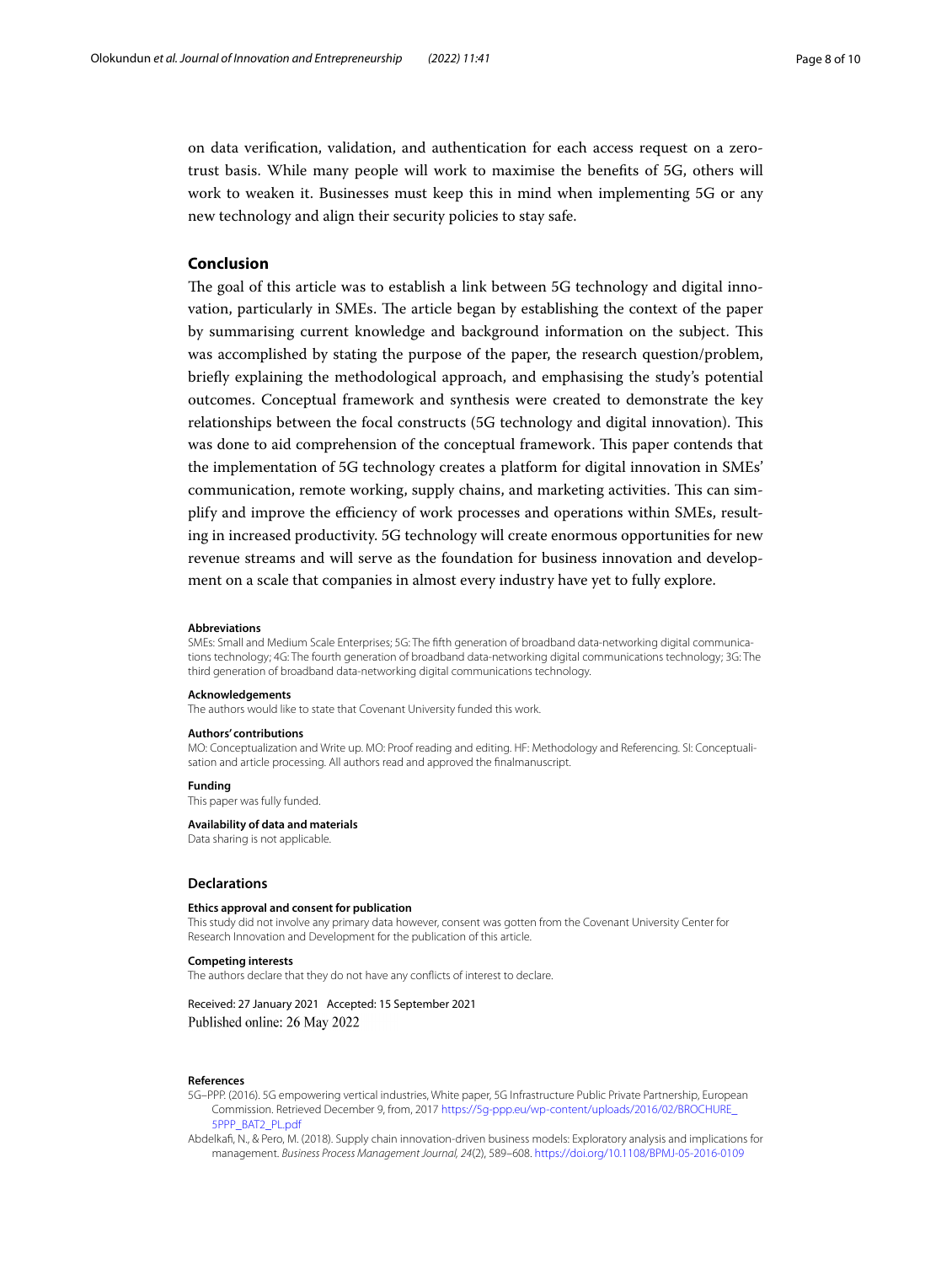<span id="page-8-29"></span>Ageron, B., Lavastre, O., & Spalanzani, A. (2013). Innovative supply chain practices: The state of French Companies. *Supply Chain Management: An International Journal, 18*(3), 265–276.

<span id="page-8-23"></span>Alhlou, F., Asif, S., & Fettmann, E. (2016). *Google analytics breakthrough: From zero to business impact*. Wiley.

<span id="page-8-11"></span>Andrews, D., Nicoletti, G. & Timiliotis, C. (2018). Digital technology difusion: A matter of capabilities, incentives or both? OECD Economics Department Working Papers, No. 1476, OECD Publishing, Paris [https://doi.org/10.1787/7c542](https://doi.org/10.1787/7c542c16-en) [c16-en](https://doi.org/10.1787/7c542c16-en)

- <span id="page-8-30"></span>APICS. (2018). APICS value chain frameworks. Retrieved August 1, 2018, from [http://www.apics.org/apics-for-business/](http://www.apics.org/apics-for-business/frameworks) frameworks
- <span id="page-8-31"></span>Arlbjørn, J. S., & Paulraj, A. (2013). Special topic forum on innovation in business networks from a supply chain perspective: Current status and opportunities for future research. *Journal of Supply Chain Management, 49*(4), 3–11. [https://](https://doi.org/10.1111/jscm.12034) [doi.org/10.1111/jscm.12034](https://doi.org/10.1111/jscm.12034)
- <span id="page-8-32"></span>Arnold, C., & Voigt, K. I. (2016). How the industrial Internet of Things changes business models in diferent manufacturing industries. *International Journal of Innovation Management, 20*(8), 1640015. [https://doi.org/10.1142/S136391961](https://doi.org/10.1142/S1363919616400156) [6400156](https://doi.org/10.1142/S1363919616400156)

<span id="page-8-17"></span>Bloom, N. (2014). To raise productivity, let more employees work from home. *Harvard Business Review, 92*(1/2), 28–29.

<span id="page-8-33"></span>Blossey, G., Eisenhardt, J., & Hahn, J. (2019). Blockchain technology in supply chain management: An application perspective. In: Proceedings of the 52nd annual Hawaii international conference on system sciences 2019, Grand Wailea, Maui (pp. 6885–6893)

<span id="page-8-22"></span>Bódogh, Z. (2014). Privacy issues of the Internet search engines - in the light of Eu Data protection legislation. Retrieved April 6, 2018, from<https://journals.muni.cz/mujlt/article/view/2580/2144>.

<span id="page-8-24"></span>Brave Software. (2018). Basic attention token (BAT) blockchain based digital advertising. Retrieved from [https://basicatten](https://basicattentiontoken.org/index/BasicAttentionTokenWhitePaper-4.pdf) [tiontoken.org/index/BasicAttentionTokenWhitePaper-4.pdf](https://basicattentiontoken.org/index/BasicAttentionTokenWhitePaper-4.pdf)

- <span id="page-8-0"></span>Brown, R. B. (2006). *Doing your dissertation in business and management: The reality of research and writing*. Sage Publications.
- <span id="page-8-34"></span>Büyüközkan, G., & Göçer, F. (2018). Digital supply chain: Literature review and a proposed framework for future research. *Computers in Industry, 97*, 157–177.<https://doi.org/10.1016/j.compind.2018.02.010>

<span id="page-8-5"></span>Bužavaitė, M., Ščeulovs, D., & Korsakienė, R. (2019). Theoretical approach to the internationalization of SMEs: Future research prospects based on bibliometric analysis. *Entrepreneurship and Sustainability Issues, 6*(3), 1297–1311.

<span id="page-8-25"></span><span id="page-8-14"></span>Clifton, B. (2015). *Successful analytics: Gain business insights by managing Google analytics*. Advanced Web Metrics Ltd. Collin, J., Hiekkanen, K., Korhonen, J. J., Halén, M., Itälä, T., & Helenius, M. (2015). Leadership in transition-the impact of digitalization on fnnish organizations. *Science and Technology, 7*, 89–102.

<span id="page-8-35"></span>Crupi, A., Del Sarto, N., Di Minin, A., Gregori, G. L., Lepore, D., Marinelli, L., & Spigarelli, F. (2020). The digital transformation of SMEs—A new knowledge broker called the digital innovation hub. *Journal of Knowledge Management, 24*(6), 1263–1288. <https://doi.org/10.1108/JKM-11-2019-0623>

<span id="page-8-26"></span>Damian, R. (2014). *Understanding digital marketing: marketing strategies for engaging the digital generation*. Kogan Page Publisher.

<span id="page-8-10"></span>Eniola A. A. (2013). Financing provision and SME frm performance in Nigeria. Unpublished PhD Thesis, University Malaysia Sarawak

<span id="page-8-3"></span>European Commission. (2018). What is an SME? [http://ec.europa.eu/growth/smes/business-friendly-environment/sme](http://ec.europa.eu/growth/smes/business-friendly-environment/sme-definition)[defnition](http://ec.europa.eu/growth/smes/business-friendly-environment/sme-definition)

<span id="page-8-12"></span>Ezell, S. (2016). IoT and Smart Manufacturing (presentation), Information Technology & Innovation Foundation (ITIF). [http://www2.itif.org/2016-ezell-iot-smartmanufacturing.pdf?\\_ga](http://www2.itif.org/2016-ezell-iot-smartmanufacturing.pdf?_ga=1.261819661.1089858538.1464487061)=1.261819661.1089858538.1464487061

<span id="page-8-18"></span>Friedman, S. D. (2014). Work+Home+Community+Self Skills for integrating every part of your life. *Harvard Business Review, 92*(9), 111–114.

<span id="page-8-19"></span>Grant, C. A., Wallace, L. M., & Spurgeon, P. C. (2013). An exploration of the psychological factors afecting remote e-worker's job efectiveness well-being and work-life balance. *Employee Relations, 35*(5), 527–546.

<span id="page-8-20"></span><span id="page-8-1"></span>Groysberg, B., & Abrahams, R. (2014). Manage your work, manage your life. *Harvard Business Review, 92*(3), 58–66. Haddaway, N. R., Woodcock, P., Macura, B., & Collins, A. (2015). Making literature reviews more reliable through application

<span id="page-8-21"></span>of lessons from systematic reviews. *Conservation Biology, 29*(6), 1596–1605. <https://doi.org/10.1111/cobi.12541> Harker, M. B., & MacDonnell, R. (2012). Is telework efective for organizations? A metaanalysis of empirical research on perceptions of telework and organizational outcomes. *Management Research Review, 35*(7), 602–616.

<span id="page-8-27"></span>Heggde, G., & Shainesh, G. (2018). *Social media marketing emerging concepts and applications*. Springer.

<span id="page-8-13"></span>Hossain, M., & Lassen, A. (2017). How do digital platforms for ideas, technologies, and knowledge transfer act as enablers for digital transformation? *Technology Innovation Management Review, 7*(9), 55–60.

<span id="page-8-15"></span>Internet Retailing. (2015). Digital innovation report 2015. Retrieved from [http://viewer.zmags.com/publication/081d0](http://viewer.zmags.com/publication/081d02e6#/081d02e6/2) [2e6#/081d02e6/2.](http://viewer.zmags.com/publication/081d02e6#/081d02e6/2)

<span id="page-8-9"></span>Iorun, J. I. (2014). Evaluation of survival strategies of small and medium enterprises in Benue State, Nigeria. *International Journal of Academic Research in Accounting, Finance and Management Sciences, 4*(2), 255–263.

<span id="page-8-6"></span>Karimi, J., & Walter, Z. (2015). The role of dynamic capabilities in responding to digital disruption: A factor-based study of the newspaper industry. *Journal of Management Information Systems, 32*(1), 39–81.

<span id="page-8-28"></span>Kern, J., & Wolf, P. (2019), The digital transformation of the automotive supply chain - Germany and China: Case study contribution to the OECD TIP Digital and Open Innovation project.

<span id="page-8-7"></span>Kliks, A., Musznicki, B., Kowalik, K., & Kryszkiewicz, P. (2018). Perspectives for resource sharing in 5G networks. *Telecommunication Systems, 68*, 605–619.

<span id="page-8-2"></span>Kowo, S. A., Adenuga, O. A., & Sabitu, O. O. (2019). The role of SMEs development on poverty alleviation in Nigeria. *Insights into Regional Development, 1*(3), 214–226.

<span id="page-8-4"></span>Lemmers, O. (2014). *The share of SMEs in trade and investments; three delineations of SMEs*. Statistics Netherlands.

<span id="page-8-8"></span>Lemstra, W. (2018). Leadership with 5G in Europe: Two contrasting images of the future, with policy and regulatory implications. *Telecommunications Policy, 42*, 587–611.

<span id="page-8-16"></span>Moreira, F., Maria, J. F., & Isabel, S. (2018). Enterprise 4.0—The emerging digital transformed enterprise? *Procedia Computer Science, 138*, 525–532.